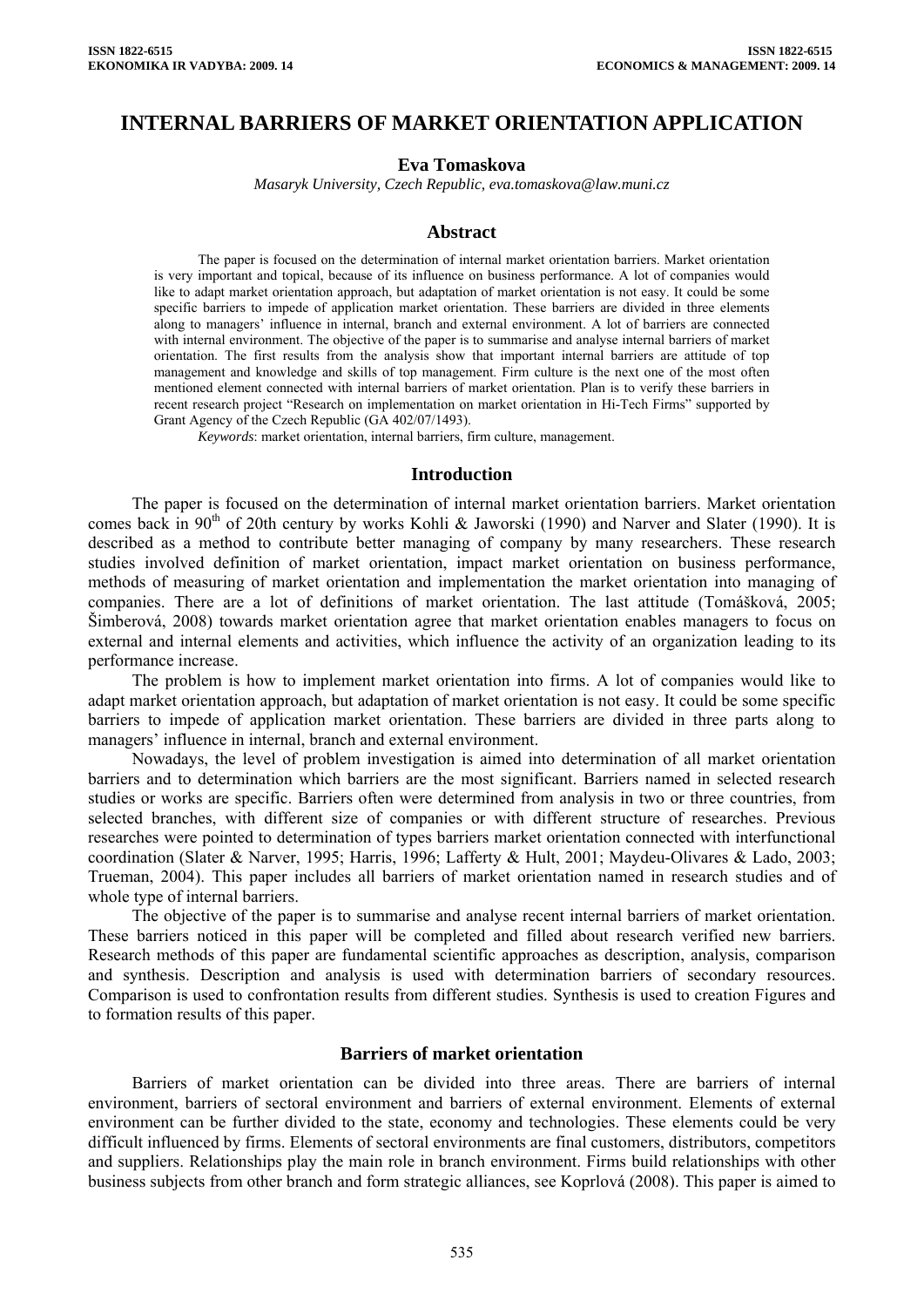internal barriers of market orientation. The internal environment of market orientation is influenced by the following elements: opinions and approach of top management, interfunctional coordination and employees, (Figure 1).



**Figure 1.** Elements of market orientation internal barriers

### **Top management**

Top management is influenced by the following elements: personality and perception of market orientation by top management and knowledge, skills and commitment. These elements influence management style and mission, goals and strategy. It can be stated that there are seven prerequisites for market orientation – creativity, sense of risk, competence, responsibility, long-term horizon, planning and monitoring filling of goals (Figure 2).

A lot of barriers could be noticed with top management. Perception of market orientation by top management is the first of that. This barrier is possible to be noticed as the largest barrier of all. This first barrier is named by fathers of market orientation by Kohli & Jaworski (1990) and Narver & Slater (1990). The perception could be very high; managers could be disappointed by the results.

The second barrier is connected with top management knowledge, skills and commitment. Harris and Ogbonna (2001) stressed this barrier. Managers should to have a lot of skills and, but it is impossible to have whole skills. Every branch, every situation need more share of specific skills and commitment, so it is difficult to state ideal share and universal of whole skills and commitment. The same is with knowledge. It is better to have a lot of knowledge, but quantity of knowledge change along to business. Every manager has to have a positive attitude toward education and gaining new information. Farrell (2000) has noticed that managers should have a high learning orientation. The other question can be connected with experience. These unknowingness and inexperience could be reason for ending of the business. Harris (1998) sees a great in weak management support. It is obvious that without management support is very difficult to be market oriented and to be successful in market.

The next barrier "management style" is very narrow with the second barrier. Management style of management has impact on all functions of firm. The best one is leadership style. Leadership style may importantly influence on employee motivation an ultimately company performance. Pumphrey (2004) show positive effects of leadership.

Mission, goals and strategy could be the other barrier. Every firm should have determined clear conception of its mission. Firms without mission are not market oriented; they do not realize systematically activities. The next step is to choose the goals and strategy leads to the goals (Fonfara, 2001).

Barriers of implementation market orientation could be lack of creativity. Creativity is significant competitive advantage. Creativity should be a one of essential skills by managers. Risk aversion is the next barrier of market orientation. Some shorts about positive relation between risk aversion and market orientation is written in study by Jaworski & Kohli (1993). To be not risk aversion is to be proactive. To be proactive reaction is very necessary for business. Lafferty  $\&$  Hult (2001) specify that firms should to have appropriate action. Trueman (2004) talk about avoid risk aversion and attitude towards change as types of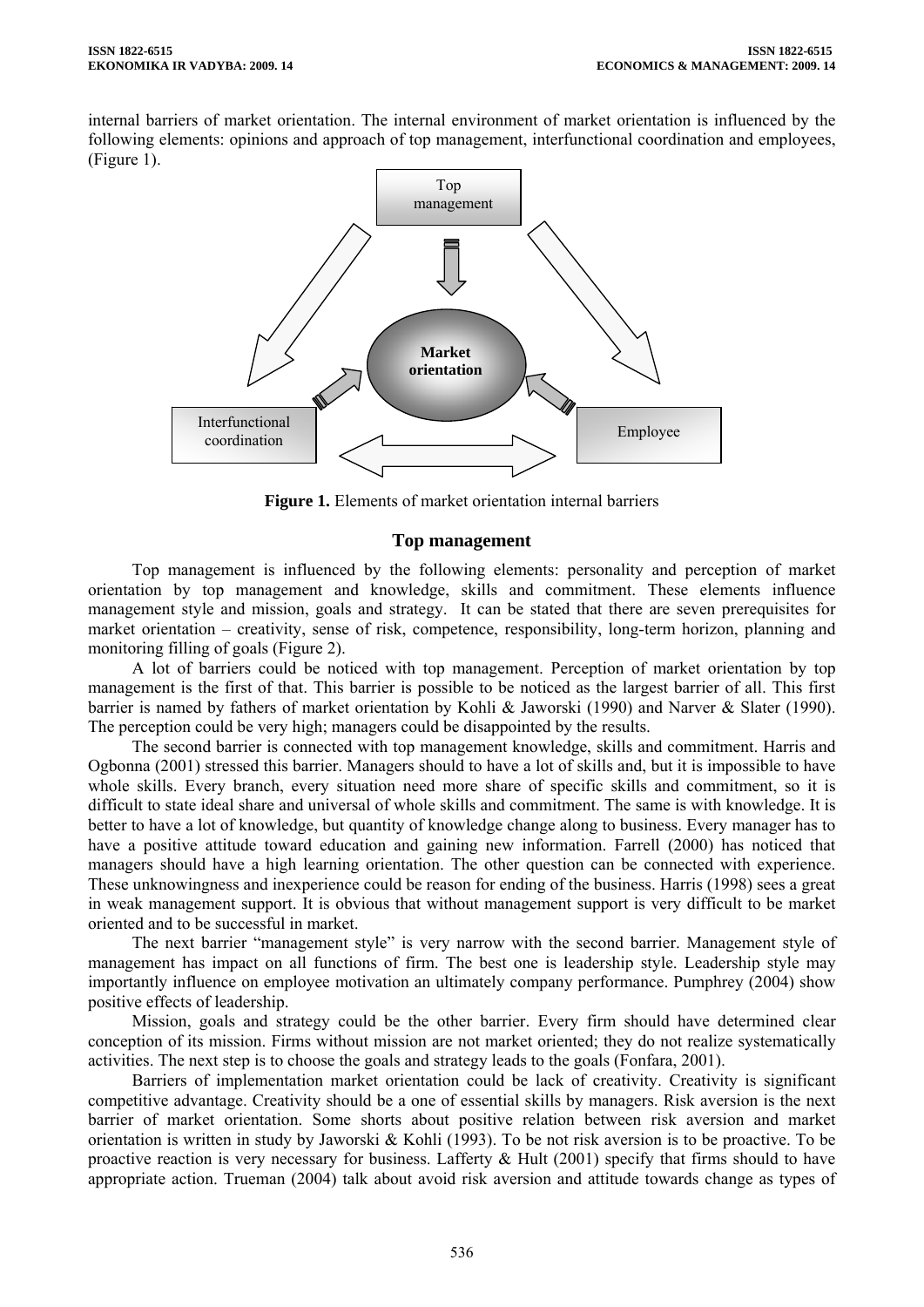Institutional Setting. The next barrier connected with top managers' talk about quality and competence (Homburg & Pflesser, 2000). It could be difficult to have the same best quality at all of products, but it should be our vision. Some managers have problems with delegation of power and responsibility to their employees. This rigid attitude could be the brake of disincentive of other development of firm.



**Figure 2.** Top management connected barriers

The other group of barriers is connected with strategy. A lot of firms could have only short-term horizon. This barrier is mentioned by e.g. Harris, 1998. Market orientation highlight long-term horizon. Planning is a part of strategy and has the same importance as other factors. A high quality planning system has the potential leading to enhance market orientation (Pulendran, Speed & Widing, 2000). The last prerequisite "monitoring filling the goals and analyzing new advantages" closes the whole cycle.

# **Interfunctional coordination**

Interfunctional coordination is bride barrier of implementation of market orientation named a lot of authors, e. g. Slater & Narver (1995), Harris (1996), Lafferty & Hult (2001). This barrier could be divided into several barriers (Figure 3).

Firm culture and organizational system in firm is one of these groups of barriers. It is necessary to have attention to cultural framework that is appropriate core as for appropriate implementation of market orientation (Šimberová, 2007). Firm culture is connected with system, structural and procedural barriers. This barrier is eliminated flexible and prompt replay at the new situation in the market. The other barrier of firm culture is communication (Slater  $\&$  Narver, 1995). All employees have to have all necessary information for production goods and services along the customers' requests and wishes. Communication is necessary for telling experiences or inexperience of employee to each other. It helps not only to produce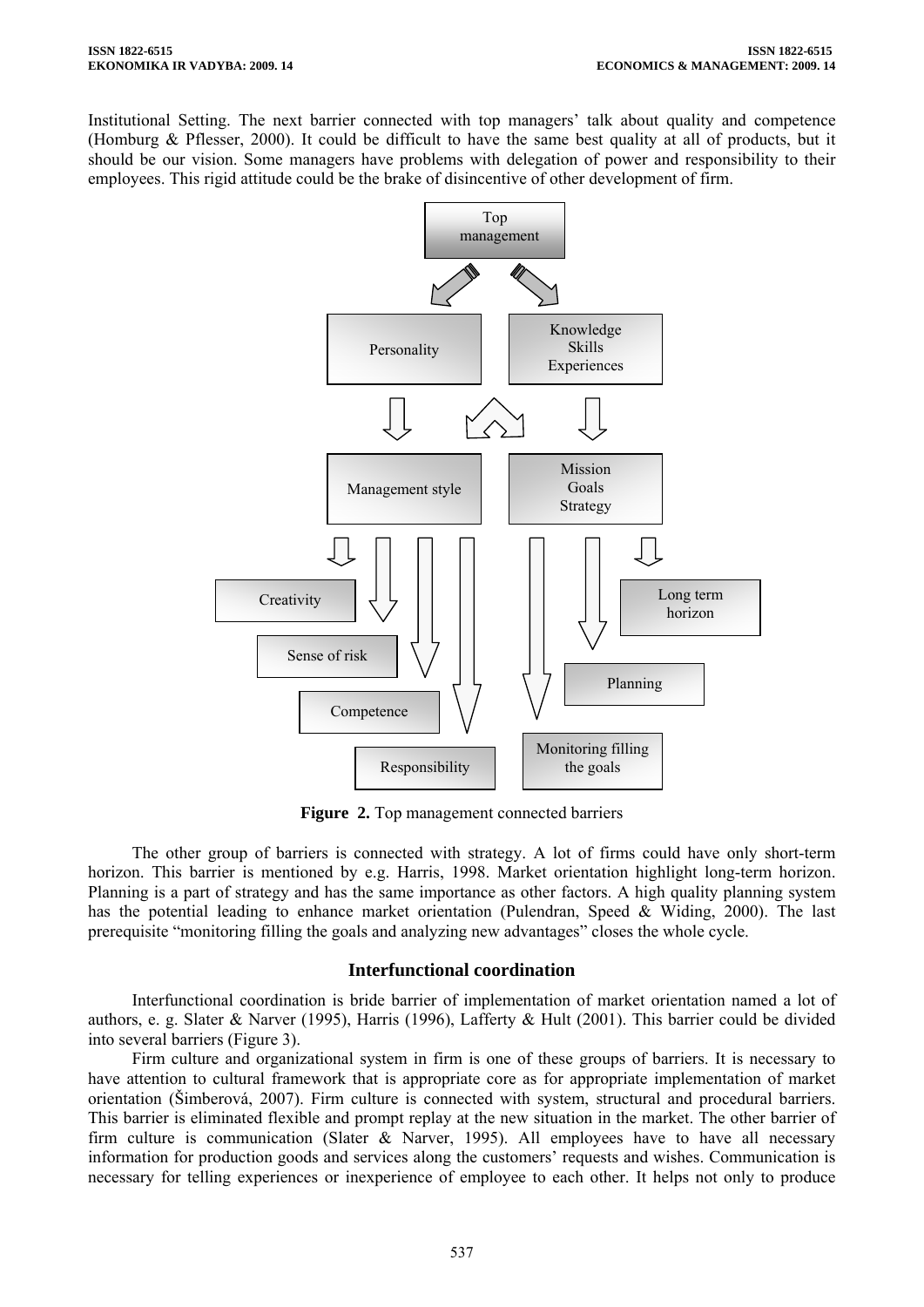goods with high quality, but it is very important tool for developing good relationships among workers. If there are some weak sides in system, structure, procedure or communication, barriers as too high centralization, formalization or departmentalization will be expand. Centralization could have a negative impact on innovation, speed and flexible realization new decision in managing of firms (Trueman, 2004). Maydeu-Olivares & Lado (2003) investigate that application innovation has positive effect on market orientation. Centralization is connected with formalization, conflict and politically motivated management behaviour very often. Some researchers show that high level of centralization is often connected with high level of formalization. Centralization has the same negative effects on market orientation as centralization, e. g. Pulendran, Speed & Widing (2000). Departmentalization can lead to formation of competition into one firm. Result of this situation could be decreasing quantity or quality of production, leaving experts and whole destruction of the firm. The lack in communication and integration are market as some of systematic barriers by Harris (2000). Fonfara (2001) emphasizes cooperation between various business units and levels of management as one a key factor of doing business.



**Figure 3.** Interfunctional coordination connected barriers

Second barrier of interfunctional coordination is connected with information coordination. It is necessary to gain information, analysis this information and application results in decision process.

# **Employees**

Employee could introduce the last great elements of barriers market orientation (Picture 4). Behaviour of every worker is one of factor which effect cost efficiencies. As at managers, the first barriers could come out from the personality of workers. Any employee could not be acceptable for the specific work (towards) and any worker could be not good team worker. Every worker should be openness and responsiveness to others, only this way leads to good relations each other. Lack experiences or personal skills are second barrier connected with employees. All employees should have high qualification profile.

The last barrier could cause reward system (Pulendran, Speed & Widing, 2000; Trueman, 2004) connected with dissatisfaction of employee. We can talk about internal customer orientation (Harris & Ogbonna, 2001; Homburg & Pflesser, 2000). Every employee should know what he or she can expect for his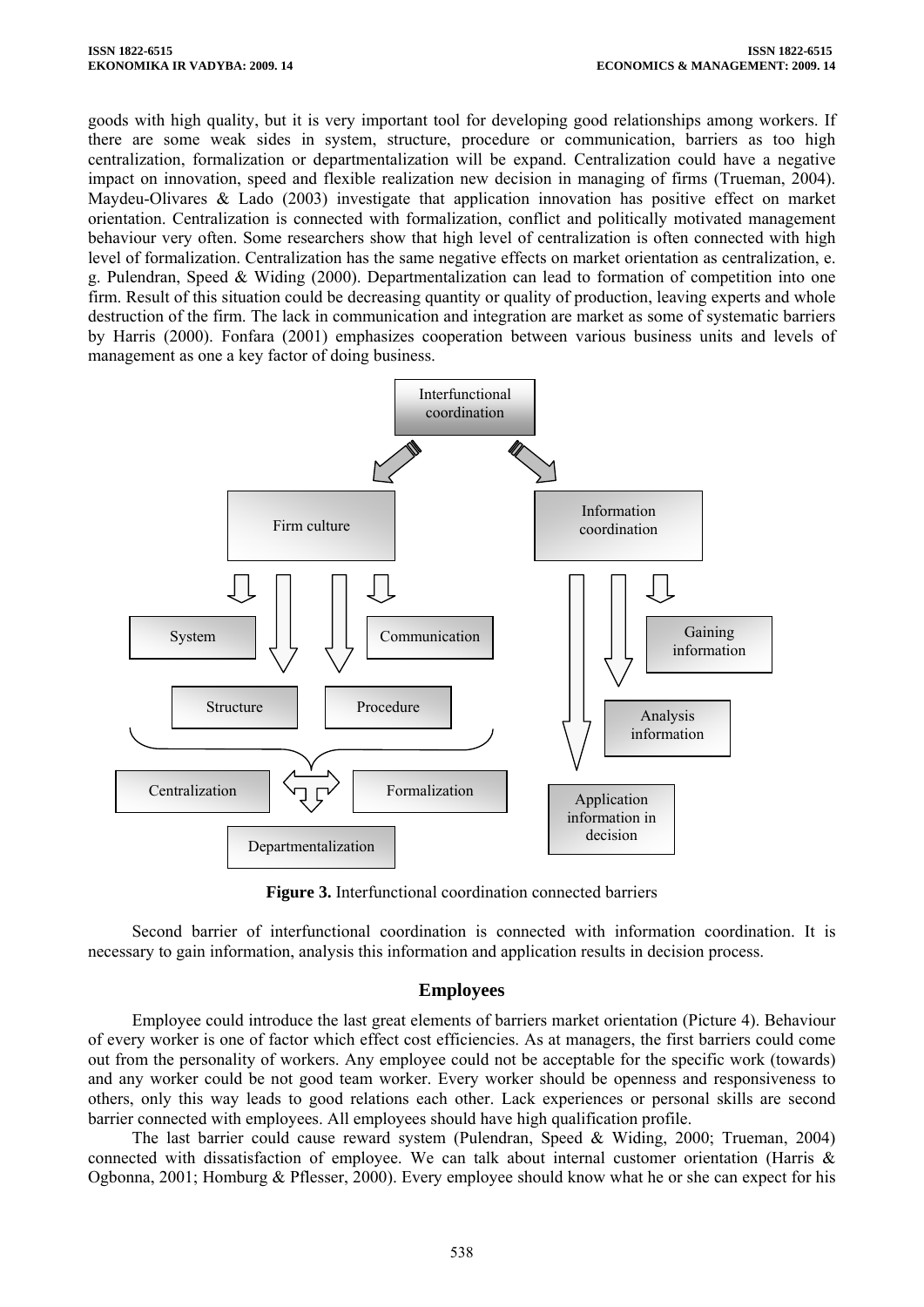or her work. Ruekert (1992) notices not only reward system orientation but recruiting and training of personal is necessary for market orientation.



**Figure 4.** Employee connected barriers

The named barriers above could cause interdepartmental conflict. Interdepartmental conflict is originated by some groups of employees with different and own interests. These groups can have own intention with the firm or they can have their own vision of business.

### **Discussion and conclusion**

Internal barriers of market orientation are closely connected to three elements, i.e. top management, interfunctional coordination and employees. These elements influence the implementation of market orientation in the firm as well as they influence each other. Only top management has special position; from above elements, the top management has the main impact on market orientation. Managers are the spirit of the company; their weak sides are weak sides of whole company. The main barriers are connected with the top management and its skills such as the perception of market orientation, personality, knowledge and experiences. The main barriers connected with top management are their perception of market orientation, personality, knowledge, skills and experiences.

It is supposed that the firm culture falls into the second group of important elements connected with internal barriers of market orientation. It is supposed that firm culture is the second important element connected with internal barriers of market orientation. Barriers connected with firm culture are mentioned in a lot of researches and studies. Firm culture influences system, structure, procedure and communication in a firm. Firm culture has a great influence on other internal element – on employee. Employees are the third element of market orientation barriers. Employees are the most important asset of whole company, but employee can cause some barriers of market orientation. They can lead to interdepartmental conflict. The goal should be to have high qualified and satisfied employees with the sense for team working and to have the flexible and a less formalization, centralization and departmentalization system.

Verification of these barriers will be realized in the recent research project "Research on implementation on market orientation in Hi-Tech Firms" supported by Grant Agency of the Czech Republic (GA 402/07/1493).

### **References**

- 1. Bigné, J. E. et al. (2004). Market orientation: an antecedent to the industrial manufacturer's power. European Journal of Marketing, Vol. 38, no. 1/2, 175 – 193.
- 2. Cervera, A., Mollá, A. & Sánchez, M. (2000). Antecendents and consequence of Market orientation in public organisations. European Journal of Marketing, vol. 35, no. 11/12, 1259 – 1286.